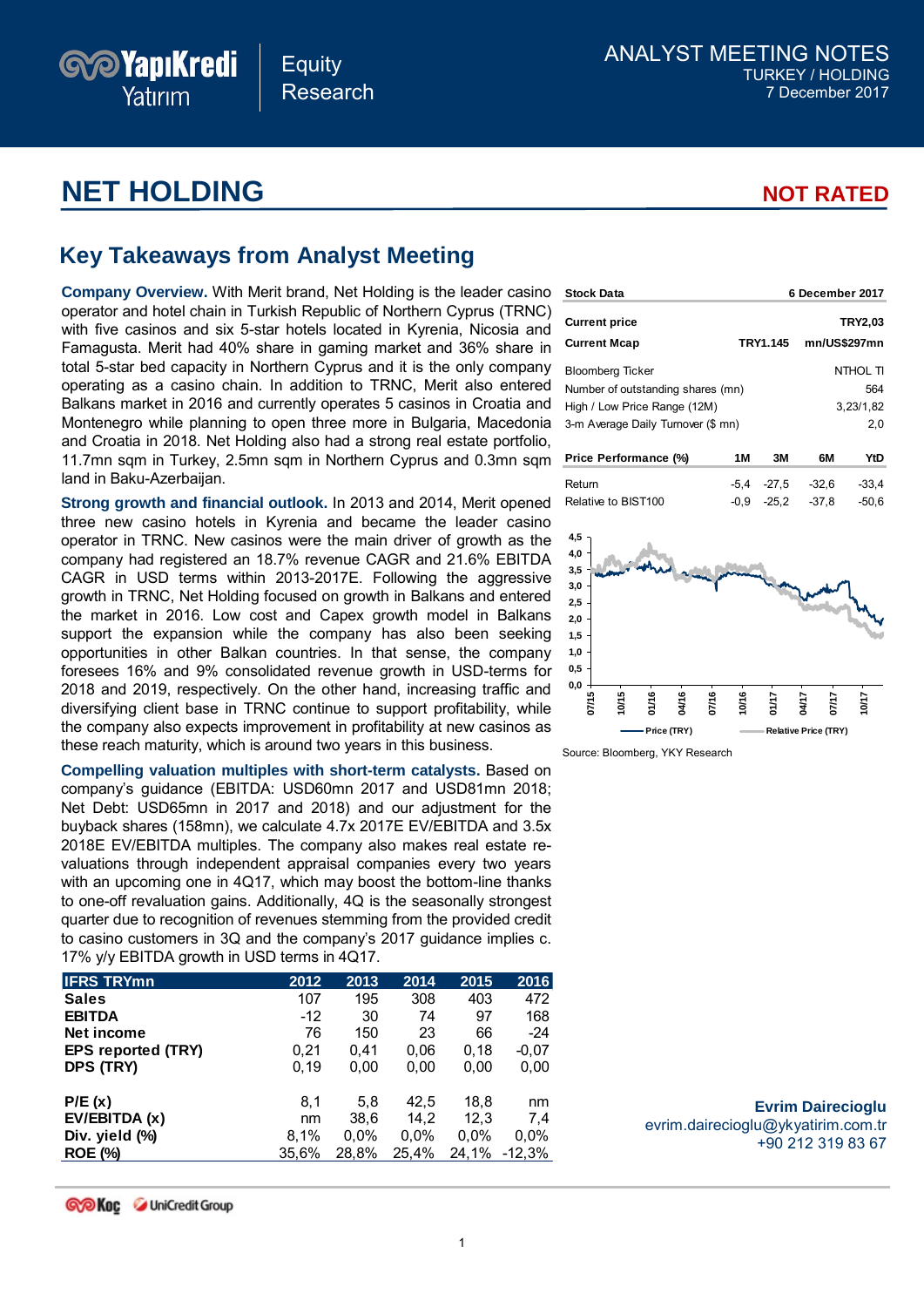

**Company Overview:** With Merit brand, Net Holding is the leader casino operator and hotel chain in Turkish Republic of Northern Cyprus (TRNC) with five casinos and six 5-star hotels located in Kyrenia, Nicosia and Famagusta. Merit had 40% share in gaming market and 36% share in total 5-star bed capacity in Northern Cyprus and it is the only company operating as a casino chain. In addition to Northern Cyprus, Merit also entered Balkans market in 2016 and currently operates 5 casinos in Croatia and Montenegro while planning to open two more in Bulgaria and Macedonia in 2018. Net Holding also had a strong real estate portfolio, 11.7mn sqm in Turkey, 2.5mn sqm in Turkish Republic of Northern Cyprus and 0.3mn sqm land in Baku-Azerbaijan.

**Cyprus Operations:** Despite the negative headwinds on tourism sector in 2016, Net Holding was able to manage these risks thanks to its well-diversified client base and increased its EBITDA\* (including other income/expense from the operations) to USD52.5mn in 2016 from USD50mn in 2015. In 9M17, Northern Cyprus (TRNC) operations' EBITDA jumped by 58% to TRY137.2mn (USD38.6mn) from TRY86.8mn (USD28.6mn). The company foresees USD62mn EBITDA in 2017 as the 4Q's are the strongest quarters due to the shift of revenues stemming from the provided credit to casino customers in 3Q's (9M16: USD28.6mn, 2016: USD52.5mn). The company expects this strong trend to continue and do not anticipate a major competition as barriers-to-entry for the casino market in TRNC is high due to TRNC market's high Capex model. Accordingly, finding the adequate location, plot size for hotel & casino constructions and harder qualifications for licensing indicates nearly USD1bn Capex with five years of construction period. Additionally, Merit's chain casino structure offers a unique proposition as the casino's all slot machines are connected, which forms the largest ever slot jackpot pool (Mega Jackpot) with the largest awards, which attract the casino players. Lastly, although Merit dominates the TRNC's casino market with 40% market share, the company also has one more casino license for Merit Royal Premium Hotel that could be utilized in the mid-term.

| Segments (TRY mn)    | 9M17    | 9M <sub>16</sub> |
|----------------------|---------|------------------|
| Northern Cyprus      | 137,2   | 86.8             |
| Montenegro           | 15,9    | 1,5              |
| Croatia              | $-11,0$ | $-0.2$           |
| Other + Eliminations | $-28,0$ | $-22.1$          |
| Total                | 114,1   | 66,0             |

#### **Table 1: EBITDA Breakdown (9M17)**

*Source: Net Holding Investor Presentation*

**International Operations:** After Northern Cyprus (TRNC), the company decided to enter the Balkan market and opened 5 new casinos in Croatia and Montenegro in 2016 and 2017. The company plans to add three more casinos in Svilengrad –Bulgaria (1H18), Skopje – Macedonia (2H18) and Zagreb – Croatia (2H18). Especially, expectations on the prospects of Svilengrad are very high due to its location; it is very close to both Turkey and Greece borders and only 2.5 hours from Istanbul by car. Within the context of expansion in Balkans, the company also targets Slovenia, Serbia, Bosnia & Herzegovina, Albania and Ukraine markets while there is not a concrete decision for these markets at this stage.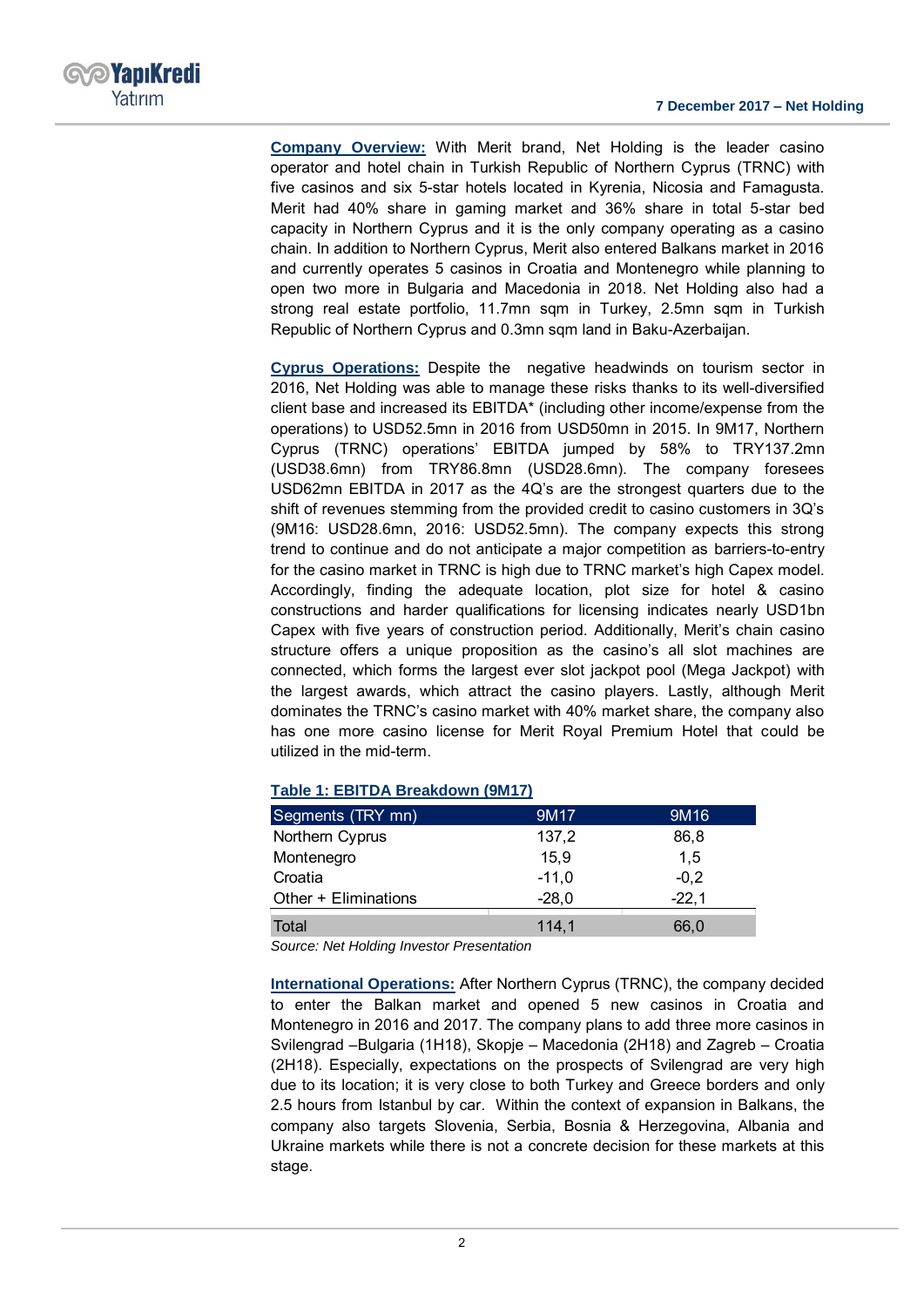

In Balkans operations, contrary to TRNC market, the company is able to open casinos with lower Capex. The company does not build a hotel for the casino and rents a casino space from the hotel owner for 5+5 years, while the second five year term is optional based on the company's approval. The company has an USD5mn Capex limit per casino and further Capex is subject to both Board and key shareholders' approval. In general, casinos such as Croatia generate negative EBITDA in their opening year due to high OPEX. Meanwhile, if the casino generates negative EBITDA for two years, the company shut downs the casino and transfers the equipment for the next target casino. Based on the company's guidance, if the company closes a casino, it pays a 6-months rent of forfeit fee to the hotel.

Although the company's growth strategy in Balkans seems aggressive, management said that annual Capex will be limited at USD20mn thanks to the low cost and Capex structure of casino openings in the region. Similar to Capex limit in casino openings, higher than USD20mn Capex per annum is subject to both board and key shareholders' approval.

**Currency Impact:** Although Turkish visitors had a 47% share in total, 77% of total revenues are denominated in hard currency. Accordingly, USD denominated revenues had 62% share, Euro had 11% share and GBP has 4% share in casino revenues and weak TRY supports Net Holding's operating performance. The main reason of this structure is that live games are played with hard currency and live games revenue constitute 75% of the casino revenues, while slots have 25% share, which could be played with TRY. On the other hand, Net Holding has a net short FX position of TRY101.1mn as of 9M17 (EUR46.4mn short position, USD 19.5mn long position and GBP 0.9mn long position), which puts pressure on the bottom-line during TRY weakness.

**Real Estate Portfolio:** Net Holding also had a strong real estate portfolio, 11.7mn sqm in Turkey, 2.5mn sqm in Turkish Republic of Northern Cyprus and 0.3mn sqm land in Baku-Azerbaijan. Accordingly, total value is TRY2.03bn (USD526.7mn – based on yesterday's USD/TRY close) as of 9M17. The company also makes real estate revaluations through independent appraisal companies every two years with an upcoming one in 4Q17, which may boost the bottom-line thanks to the one-off revaluation gains.

### **Table 2: Net Holding's Properties**

| Categories                    | Net Book Value | Net Book Value |  |
|-------------------------------|----------------|----------------|--|
|                               | (TRY mn)       | (USD mn)       |  |
| <b>Turkey Land</b>            | 68.7           | 17.8           |  |
| Cyprus Land                   | 308,8          | 80,0           |  |
| <b>Turkey Real Estate</b>     | 117,6          | 30.4           |  |
| <b>Cyprus Real Estate</b>     | 1367,5         | 354,1          |  |
| Azerbaijan Land + Real Estate | 171,9          | 44,5           |  |
| Total                         | 2034,5         | 526,7          |  |

#### *Source: Net Holding Investor Presentation*

We also should note that, the company has a land of 1k hectares, 10 minutes away from Gulluk region and 5 minutes from Bodrum International Airport by car. This land is not recorded on balance sheet, as the land is under a revenue sharing agreement with a local developer since 2007 that entitles Net Holding to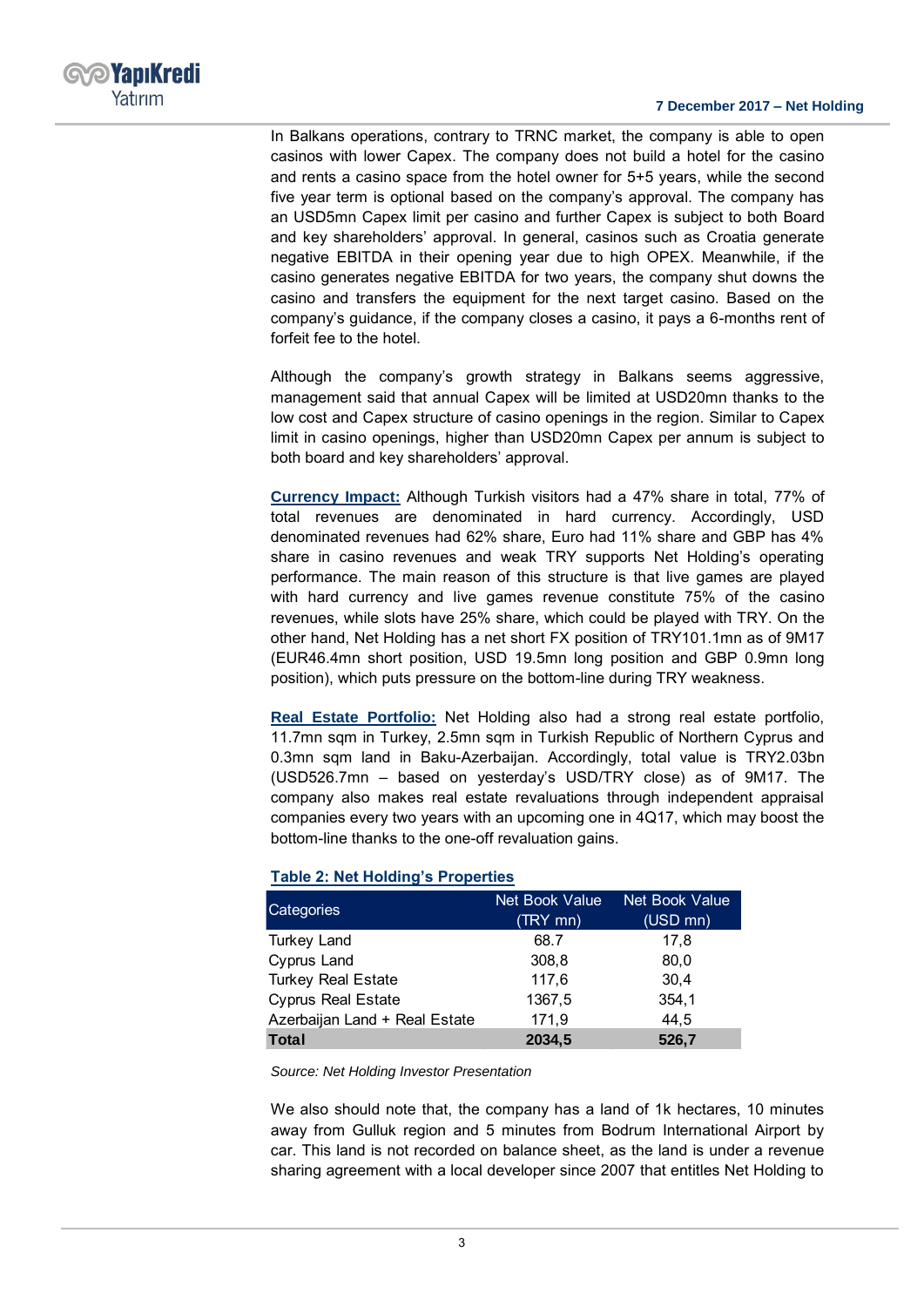

19% revenues of the total project. On the other hand, three options regarding the agreement are;

- i. If the developer exercises his call option, it can buy Net Holding's stake for USD300mn
- ii. If developer sells land to third parties with Net Holding's consent, 60% proceeds goes to Net Group
- iii. If developer defaults on contract, Net Holding records back the land on its balance sheet at market value without any compensation to developer.

Although there is no concrete development on Bodrum project, it will continue to be a potential value for Net Holding in the long term

**Net Turizm Merger and Recent Corporate Actions:** Net Holding completed the merger process with its subsidiary Net Turizm (NTTUR TI) on October, 2017. Starting with 4Q17 results, financials will be simplified due to the elimination of cross-holding structure. During this process, one of the major shareholders, Pine River sold its c. 21.3% stake due to the liquidation of one its Asian funds, according to the company management. Most of these shares are bought by Tibuk Family and the company through a share buyback program. Last week, Net Holding announced that the BoD decided to not to sell these shares until 2019. The company also added that BoD plans to sell buyback shares to institutional investors at the wholesale market after 2019. Recall that the company purchased c.158mn shares (28.02% stake). Management also told that cancellation of these shares through capital decrease could still be an option after 2019.

We should note that Pine River still has 42.4mn shares with a 7.52% stake.

**Projections:** Net Holding expects 16% USD-based growth with revenues reaching to USD227mn in 2018. On the other hand, the company foresees 35% and 16% EBITDA growth in 2018 and 2019 reaching to USD81mn and USD94mn, respectively. In addition to growth, new casino openings may generate negative EBITDA in their first year like Croatia and expect these casinos to turn positive, which is the main reason behind the company's EBITDA jump estimate in Balkans.

| Forecasts (mn USD)       | 2017  | 2018  | 2019  |
|--------------------------|-------|-------|-------|
| Cyprus                   | 62    | 67    | 70    |
| <b>Balkans</b>           | 10    | 28    | 38    |
| Holding level and others | $-12$ | $-13$ | $-14$ |
| <b>Total EBITDA</b>      | 60    | 81    | 94    |
| <b>Revenues</b>          | 195   | 227   | 245   |
| <b>EBITDA Margin</b>     | 30,8% | 35,7% | 38,4% |

### **Table 3: Net Holding's Financials Forecasts**

*Source: Net Holding*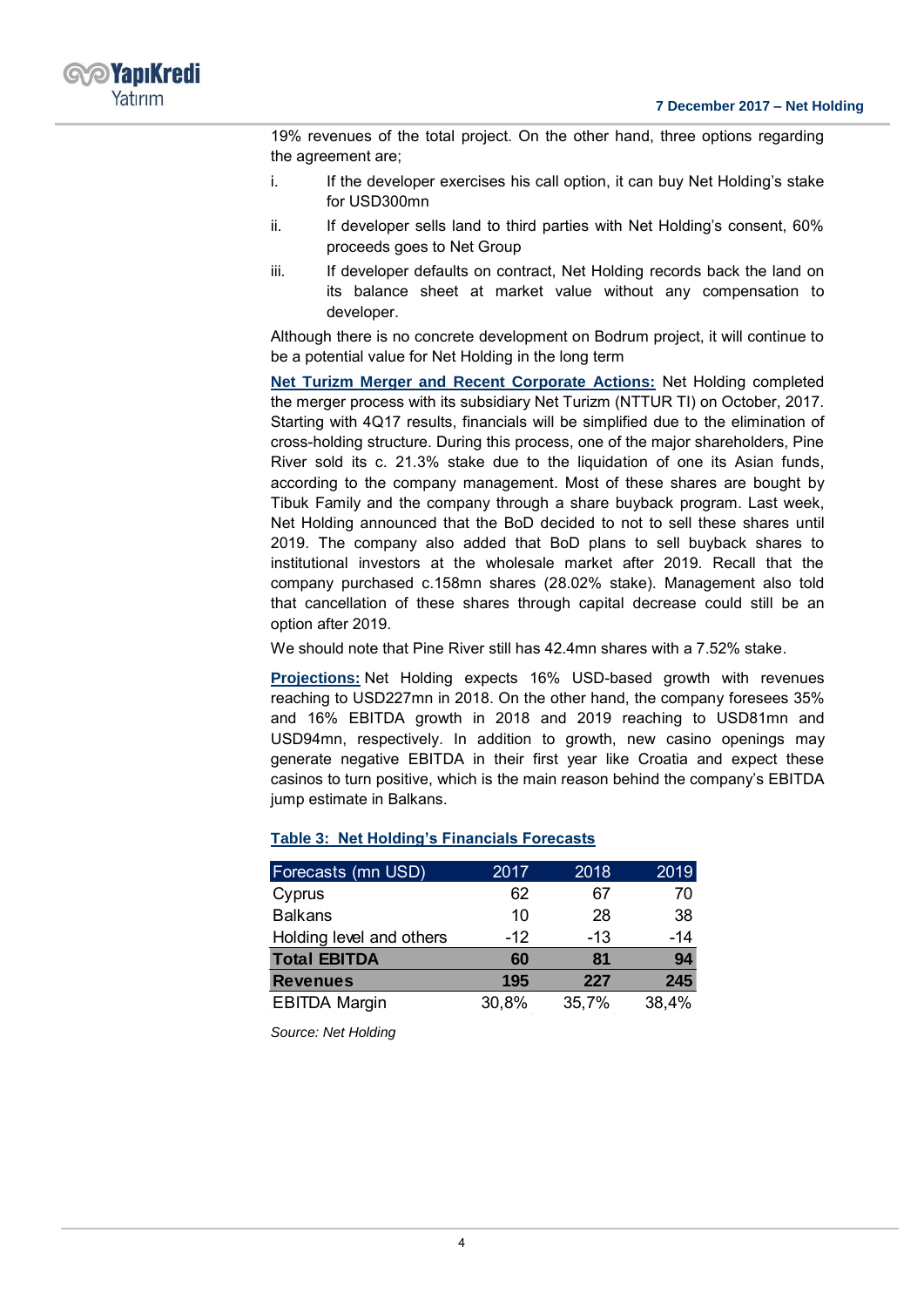### **Research Rating and Important Disclosures**

### **1. Important Disclosures**

This research report was prepared by Yapi Kredi Yatırim authorized to engage in securities activities in Turkey amongst other jurisdictions. Yapi Kredi Yatırim is not a registered broker-dealer in the United States and, therefore, is not subject to U.S. rules regarding the preparation of research reports and the independence of research analysts. This research report is provided for distribution to "major U.S. institutional investors" in reliance on the exemption from registration provided by Rule 15a-6 of the U.S. Securities Exchange Act of 1934, as amended (the "Exchange Act").

Any U.S. recipient of this research report wishing to effect any transaction to buy or sell securities or related financial instruments based on the information provided in this research report should do so only through Kepler Capital Markets, Inc. ("KCM"), a registered broker-dealer in the United States located at 600 Lexington Avenue, New York, NY 10022; Compliance Department (212) 710-7625; Trading Desk: 212-710-7602; www.keplercheuvreux.com. Yapi Kredi Yatırim maintains a Rule 15a-6 agreement with KCM. Under no circumstances should any (U.S. based) recipient of this research report effect any transaction to buy or sell securities or related financial instruments through Yapi Kredi Yatırim.

KCM may accept responsibility for the contents of this research report, subject to the terms set out below, to the extent that it is delivered to a U.S. person other than a major U.S. institutional investor.

The analyst whose name appears in this research report is not registered or qualified as a research analyst with the Financial Industry Regulatory Authority ("FINRA") and may not be an associated person of KCM and, therefore, may not be subject to applicable restrictions under FINRA Rules on communications with a subject company, public appearances and trading securities held by a research analyst account.

### A. Analyst Disclosures

The functional job title of the person(s) responsible for the recommendations contained in this report is Equity Research Analyst unless otherwise stated on the cover.

*Regulation AC:* Analyst Certification: Each Equity Research Analyst(s) listed on the front-page of this report, principally responsible for the preparation and content of all or any identified portion of this research report hereby certifies that, with respect to each issuer or security or any identified portion of the report with respect to an issuer or security that the equity research analyst covers in this research report, all of the views expressed in this research report accurately reflect their personal views about those issuer(s) or securities. Each Equity Research Analyst(s) also certifies that no part of their compensation was, is, or will be, directly or indirectly, related to the specific recommendation(s) or view(s) expressed by that equity research analyst in this research report. Each Equity Research Analyst certifies that he/she is acting independently and impartially from the referenced company/shareholders, directors and is not affected by any current or potential conflict of interest that may arise from any the companies' activities.

*Analyst Compensation:* The research analyst(s) primarily responsible for the preparation of the content of the research report attest that no part of the analyst'(s) compensation was, is or will be, directly or indirectly, related to the specific recommendations expressed by the research analyst's(s') in the research report. The research analyst'(s) compensation is, however, determined by the overall economic performance of Yapi Kredi Yatırim.

*Registration of non-US Analysts:* Unless otherwise noted, the non-US analysts listed on the front of this report are employees of Yapi Kredi Yatırim. Equity Research Analysts employed by Yapi Kredi Yatırim, are not registered/qualified as research analysts under FINRA/NYSE rules, may not be associated persons of a U.S. registered broker-dealer and may not be subject to NASD Rule 2711 and NYSE Rule 472 restrictions on communications with covered companies, public appearances, and trading securities held by a research analyst account.

Please refer to www.yky.com for further information relating to research and conflict of interest management.

#### **2. Additional Disclosures/Disclaimers**

#### A. Additional Disclosures

This product is not for retail clients or private individuals. The information contained in this publication was obtained from various publicly available sources believed to be reliable, but has not been independently verified by Yapi Kredi Yatırim. Yapi Kredi Yatırim does not warrant the completeness or accuracy of such information and does not accept any liability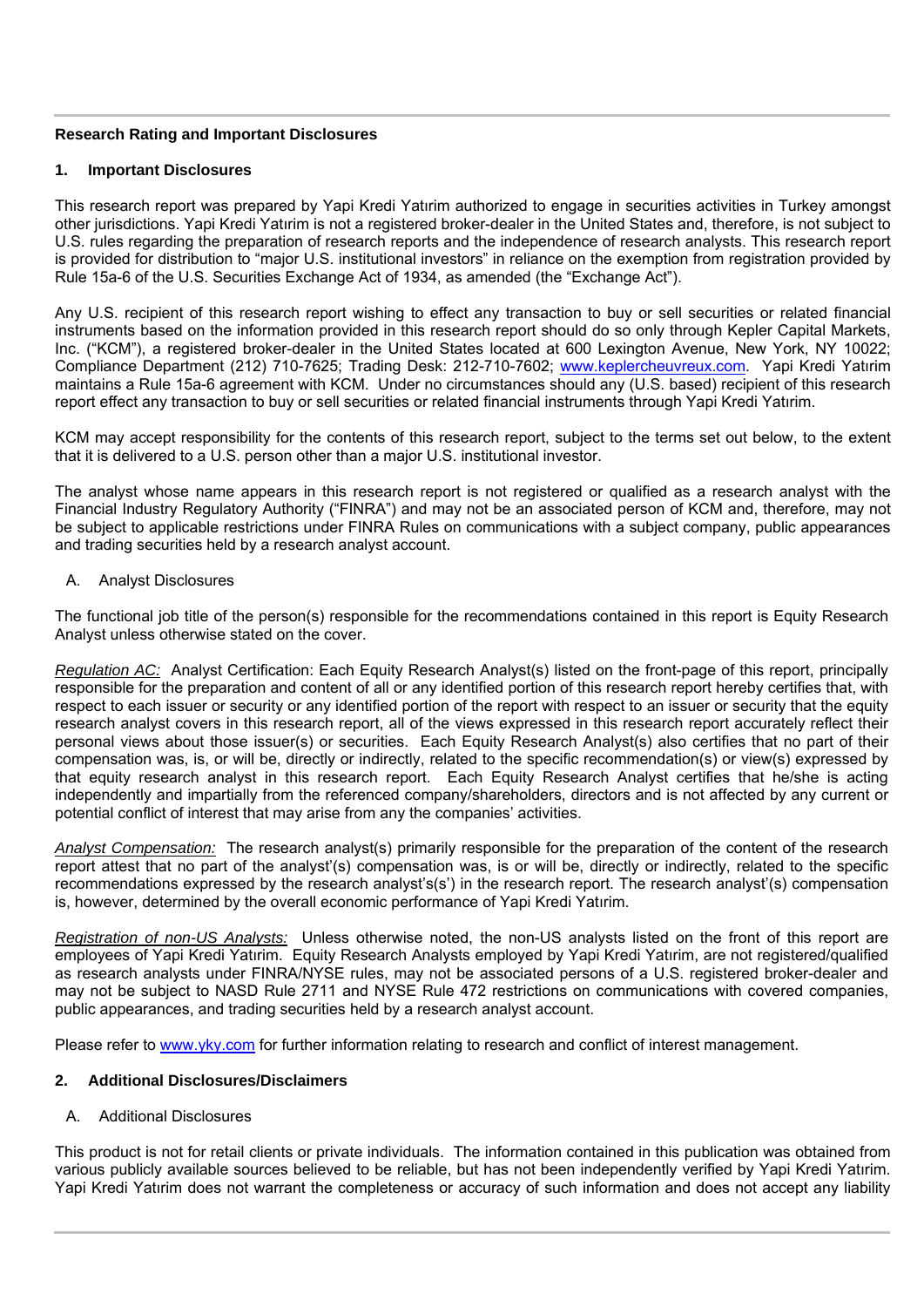with respect to the accuracy or completeness of such information, except to the extent required by applicable law. This publication is a brief summary and does not purport to contain all available information on the subjects covered. Further information may be available on request. This report may not be reproduced for further publication unless the source is quoted. This publication is for information purposes only and shall not be construed as an offer or solicitation for the subscription or purchase or sale of any securities, or as an invitation, inducement or intermediation for the sale, subscription or purchase of any securities, or for engaging in any other transaction. This publication is not for private individuals.

Any opinions, projections, forecasts or estimates in this report are those of the author only, who has acted with a high degree of expertise. They reflect only the current views of the author at the date of this report and are subject to change without notice. Yapi Kredi Yatırim has no obligation to update, modify or amend this publication or to otherwise notify a reader or recipient of this publication in the event that any matter, opinion, projection, forecast or estimate contained herein, changes or subsequently becomes inaccurate, or if research on the subject company is withdrawn. The analysis, opinions, projections, forecasts and estimates expressed in this report were in no way affected or influenced by the issuer. The author of this publication benefits financially from the overall success of Yapi Kredi Yatırim.

The investments referred to in this publication may not be suitable for all recipients. Recipients are urged to base their investment decisions upon their own appropriate investigations that they deem necessary. Any loss or other consequence arising from the use of the material contained in this publication shall be the sole and exclusive responsibility of the investor and Yapi Kredi Yatırim accepts no liability for any such loss or consequence. In the event of any doubt about any investment, recipients should contact their own investment, legal and/or tax advisers to seek advice regarding the appropriateness of investing. Some of the investments mentioned in this publication may not be readily liquid investments. Consequently it may be difficult to sell or realize such investments. The past is not necessarily a guide to future performance of an investment. The value of investments and the income derived from them may fall as well as rise and investors may not get back the amount invested. Some investments discussed in this publication may have a high level of volatility. High volatility investments may experience sudden and large falls in their value which may cause losses. International investing includes risks related to political and economic uncertainties of foreign countries, as well as currency risk. To the extent permitted by applicable law, no liability whatsoever is accepted for any direct or consequential loss, damages, costs or prejudices whatsoever arising from the use of this publication or its contents.

Yapi Kredi Yatırim (and its affiliates) has implemented reasonable written procedures designed to identify and manage potential conflicts of interest that arise in connection with its research activities, which are available upon request. The Yapi Kredi Yatırim research analysts and other staff involved in issuing and disseminating research reports operate independently of Yapi Kredi Yatırim Investment Banking business. Information barriers and procedures are in place between the research analysts and staff involved in securities trading for the account of Yapi Kredi Yatırim or clients to ensure that price sensitive information is handled according to applicable laws and regulations.

#### B. Country and region disclosures

*United States:* This communication is only intended for, and will only be distributed to, persons residing in any jurisdictions where such distribution or availability would not be contrary to local law or regulation. This communication must not be acted upon or relied on by persons in any jurisdiction other than in accordance with local law or regulation and where such person is an investment professional with the requisite sophistication to understand an investment in such securities of the type communicated and assume the risks associated therewith. This communication is confidential and is intended solely for the addressee. It is not to be forwarded to any other person or copied without the permission of the sender. This communication is provided for information only. It is not a personal recommendation or an offer to sell or a solicitation to buy the securities mentioned. Investors should obtain independent professional advice before making an investment.

*Notice to U.S. Investors:* This material is not for distribution in the United States, except to "major US institutional investors" as defined in SEC Rule 15a-6 ("Rule 15a-6"). Yapi Kredi Yatırim maintains a Rule 15a-6 "chaperoning arrangement" with Kepler Capital Markets, Inc. ("KCM"), which enables this report to be furnished to certain U.S. recipients in reliance on Rule 15a-6 through US Broker-Dealers registered under the U.S. Securities Exchange Act of 1934, as amended. Each U.S. recipient of this report represents and agrees, by virtue of its acceptance thereof, that it is a "major U.S. institutional investor" (as such term is defined in Rule 15a-6) and that it understands the risks involved in executing transactions in such securities. Any U.S. recipient of this report that wishes to discuss or receive additional information regarding any security or issuer mentioned herein, or engages in any transaction to purchase or sell or solicit or offer the purchase or sale of such securities, should contact a registered representative of the US Broker-Dealer that provided the report. Under no circumstance should you direct orders to Yapi Kredi Yatırim. KCM is a broker-dealer registered with the SEC, a member of FINRA and SIPC. You can reach KCM, at 600 Lexington Avenue, New York, NY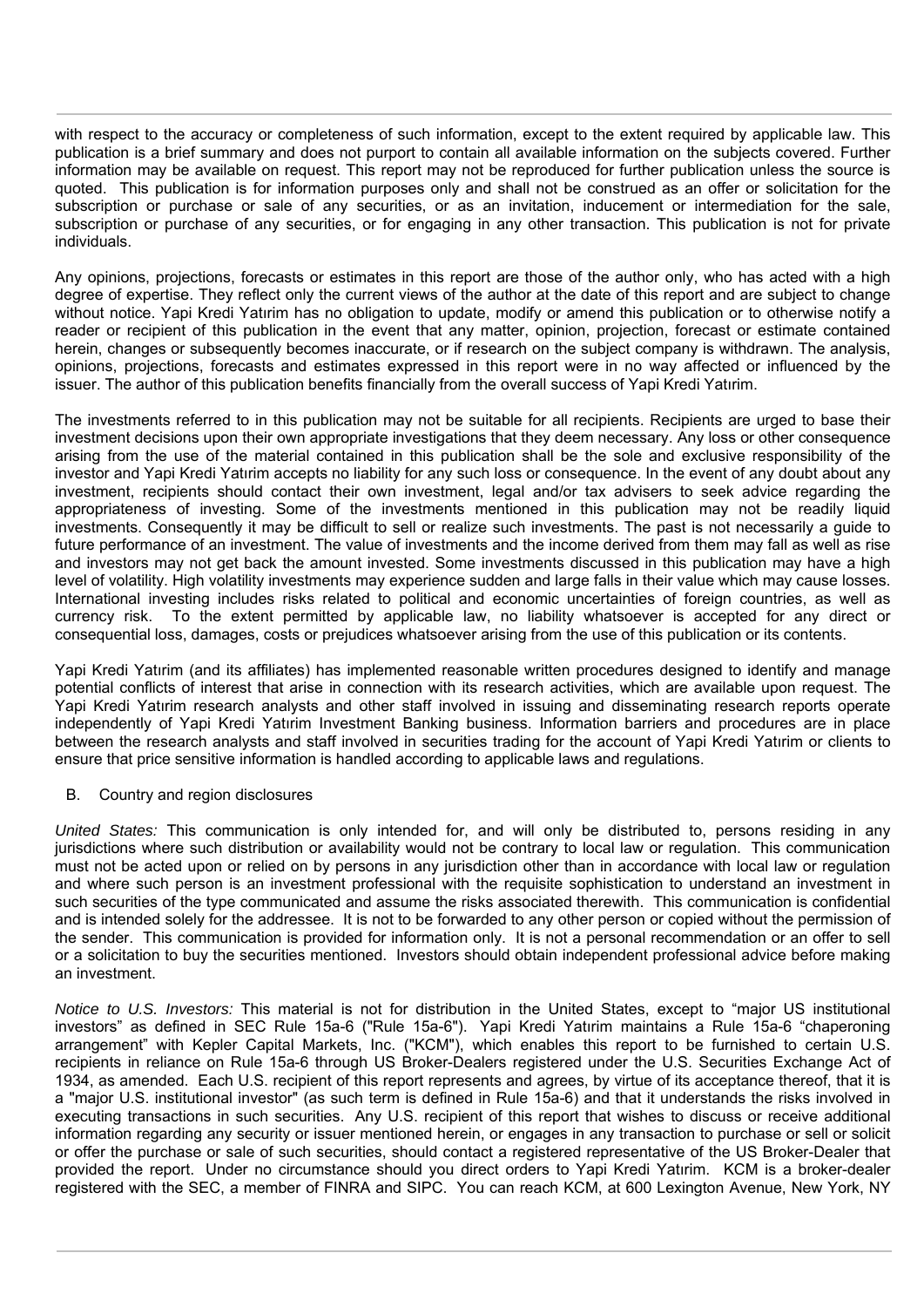10022, phone (212) 710-7606; Equity trading: 212-710-7602. Further information is also available at www.keplercapitalmarkets.com. You may obtain information about SIPC, including the SIPC brochure, by contacting SIPC directly at 202-371-8300; website: http://www.sipc.org.

Nothing herein excludes or restricts any duty or liability to a customer that KCM has under applicable law. Investment products provided by or through KCM are not insured by the Federal Deposit Insurance Corporation and are not deposits or other obligations of any insured depository institution, may lose value and are not guaranteed by the entity that published the research as disclosed on the front page and are not guaranteed by KCM. Investing in non-U.S. Securities may entail certain risks. The securities referred to in this report and non-U.S. issuers may not be registered under the U.S. Securities Act of 1933, as amended, and the issuer of such securities may not be subject to U.S. reporting and/or other requirements. Rule 144A securities may be offered or sold only to persons in the U.S. who are Qualified Institutional Buyers within the meaning of Rule 144A under the Securities Act. The information available about non-U.S. companies may be limited, and non-U.S. companies are generally not subject to the same uniform auditing and reporting standards as U.S. companies. Securities of some non-U.S. companies may not be as liquid as securities of comparable U.S. companies. Securities discussed herein may be rated below investment grade and should therefore only be considered for inclusion in accounts qualified for speculative investment.

Analysts employed by Yapi Kredi Yatırim, a non-U.S. broker-dealer, are not required to take the FINRA analyst licensing examination. The information contained in this report is intended solely for certain "major U.S. institutional investors" and may not be used or relied upon by any other person for any purpose. Such information is provided for informational purposes only and does not constitute a solicitation to buy or an offer to sell any securities under the Securities Act of 1933, as amended, or under any other U.S. federal or state securities laws, rules or regulations. The investment opportunities discussed in this report may be unsuitable for certain investors depending on their specific investment objectives, risk tolerance and financial position.

In jurisdictions where KCM is not registered or licensed to trade in securities, or other financial products, transactions may be executed only in accordance with applicable law and legislation, which may vary from jurisdiction to jurisdiction and which may require that a transaction be made in accordance with applicable exemptions from registration or licensing requirements.

The information in this publication is based on sources believed to be reliable, but KCM does not make any representation with respect to its completeness or accuracy. All opinions expressed herein reflect the author's judgment at the original time of publication, without regard to the date on which you may receive such information, and are subject to change without notice.

KCM or their affiliates may have issued other reports that are inconsistent with, and reach different conclusions from, the information presented in this report. These publications reflect the different assumptions, views and analytical methods of the analysts who prepared the report and Yapi Kredi Yatırim. Past performance should not be taken as an indication or guarantee of future performance, and no representation or warranty, express or implied, is provided in relation to future performance.

*Other countries:* Laws and regulations of other countries may also restrict the distribution of this report. Persons in possession of this document should inform themselves about possible legal restrictions and observe them accordingly.

The investment information, comments and advices given herein are not part of investment advisory activity. Investment advisory services are provided by authorized institutions to persons and entities privately by considering their risk and return preferences. Whereas the comments and advices included herein are of general nature. Therefore, they may not fit to your financial situation and risk and return preferences. For this reason, making an investment decision only by relying on the information given herein may not give rise to results that fit your expectations. This document is not addressed specifically to any particular individual or entity with similar financial situation, risk and return preferences. There aren't any promises or guarantees for providing a certain predetermined yield. All comments and advices are based on predictions, estimates and price targets. Changes in market conditions in time may cause changes in comments and advices in question. The extension and contents of investment instruments and transactions that are suitable to you are determined according to appropriateness test result. Appropriateness test is conducted to determine whether the customer has adequate knowledge and experience for understanding the risks of product or service, for the purposes of assessing whether the product or service marketed by the investment firm or requested by the customer is fit and proper for that customer. Any information, comment or advice herein, may not be compatible to your risk group and return preferences determined by the appropriateness test. For this reason, making an investment decision without determining your risk group and only by relying on the information given herein may not yield outcomes that fit to your